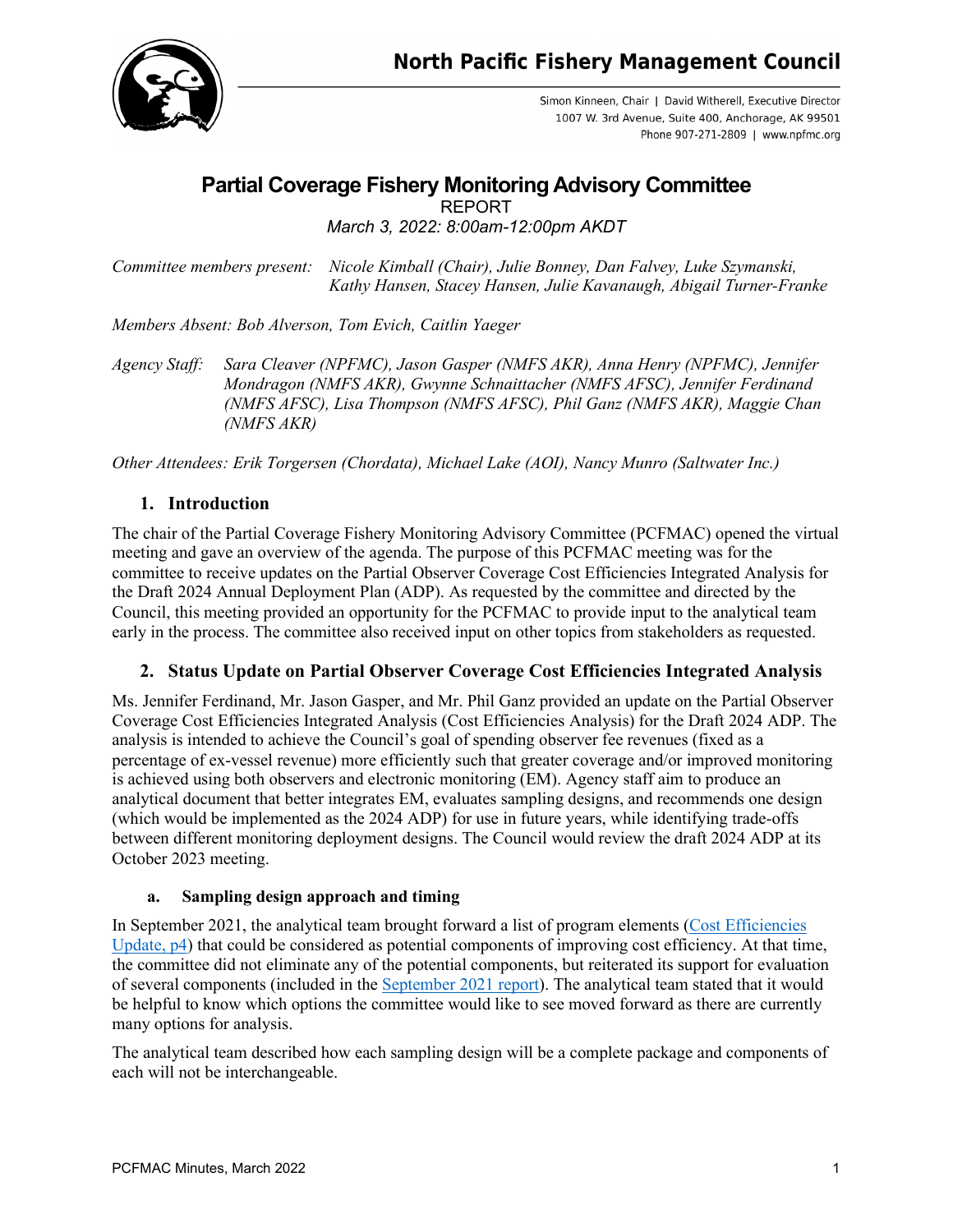That is, a component in one sampling design would not be able to be removed and redistributed into another, as this would essentially create a new design that would necessitate separate evaluation. One sampling design will be the current 2022 deployment model tweaked to include 1) regulatory implementation of pelagic trawl EM with shoreside observer sampling and 2) 100% observer coverage for vessels participating in the BSAI Pacific cod LAPP, which means those vessels are removed from the partial coverage fee program. At least one sampling design will not require regulatory changes outside of those affected by pelagic trawl EM. Other sampling designs will integrate elements identified by the committee and supported by the Council, such as changes to zero selection, better integrating fixed-gear EM, and other program elements included in the September 2021 list. The sampling design 'alternatives' for the analysis have not yet been fully developed, so were not provided to the committee at this time.

The committee reiterated the need to review the suite of draft sampling designs under a timeline that allows sufficient time to make subsequent changes during the drafting process. **The committee recommends meeting again when the sampling designs are available for review.** NMFS indicated that draft sampling elements could be available in early September. At that time, the committee could provide feedback on the individual elements and the analytical team could move forward with incorporating these elements into a sampling design. The committee would also like to ensure there is time built in the process to allow for a second review, potentially in early 2023.

**The committee recommends additional informal check-ins during the sampling design development process, where analytical staff can provide more detail on the analytical approach and committee members and stakeholders can provide feedback to analytical staff.** The committee noted that while full committee meetings may be more challenging to pull together, individual members are available (via email) if the analytical team has questions while the suite of sampling designs is being developed and refined between June and September 2022.

The committee also expressed a need to stay informed on any sampling designs that may necessitate regulatory changes, recognizing that any changes to regulations needed to implement a specific design would likely occur in a subsequent ADP (after 2024)**.** 

An updated version of NMFS' Analytical Timeline & Major Milestones is attached as Appendix 1 to this report.

#### **b. Committee discussion and feedback on potential program elements**

The following section captures the committee's discussion and recommendations on potential inclusion of certain elements in the suite of potential sampling designs.

*Relative per unit cost*: There was some discussion surrounding the relative per unit cost and how it is defined. One member flagged caution around oversimplifying per unit costs to the day. Different tools or approaches provide different amounts or types of information during each sampling (EM or observer) day, and the focus should be on how to use all of the tools in the most cost-effective way to obtain sufficient data for a representative sample of the population.

*Role of shoreside observers in integrating fixed-gear EM:* The committee discussed the potential role of shoreside observers in supporting fixed gear EM and how shoreside data collection could contribute to the total suite of information needed to monitor the fixed-gear fleet. The committee is interested in seeing which data components are needed that cannot be captured with EM (e.g., biological samples, average weights), different means through which these data could be collected (e.g., shoreside observers, survey proxies, limited or targeted observer coverage), and how cost-effective various strategies would be when packaged together.

*Port-based deployment*: There are potential programmatic cost savings by reducing the number of ports from which observers can deploy. Under this method, a vessel could have to pick up/drop off their observer in a specific list of ports. In September 2021, the PCFMAC and the Council recommended the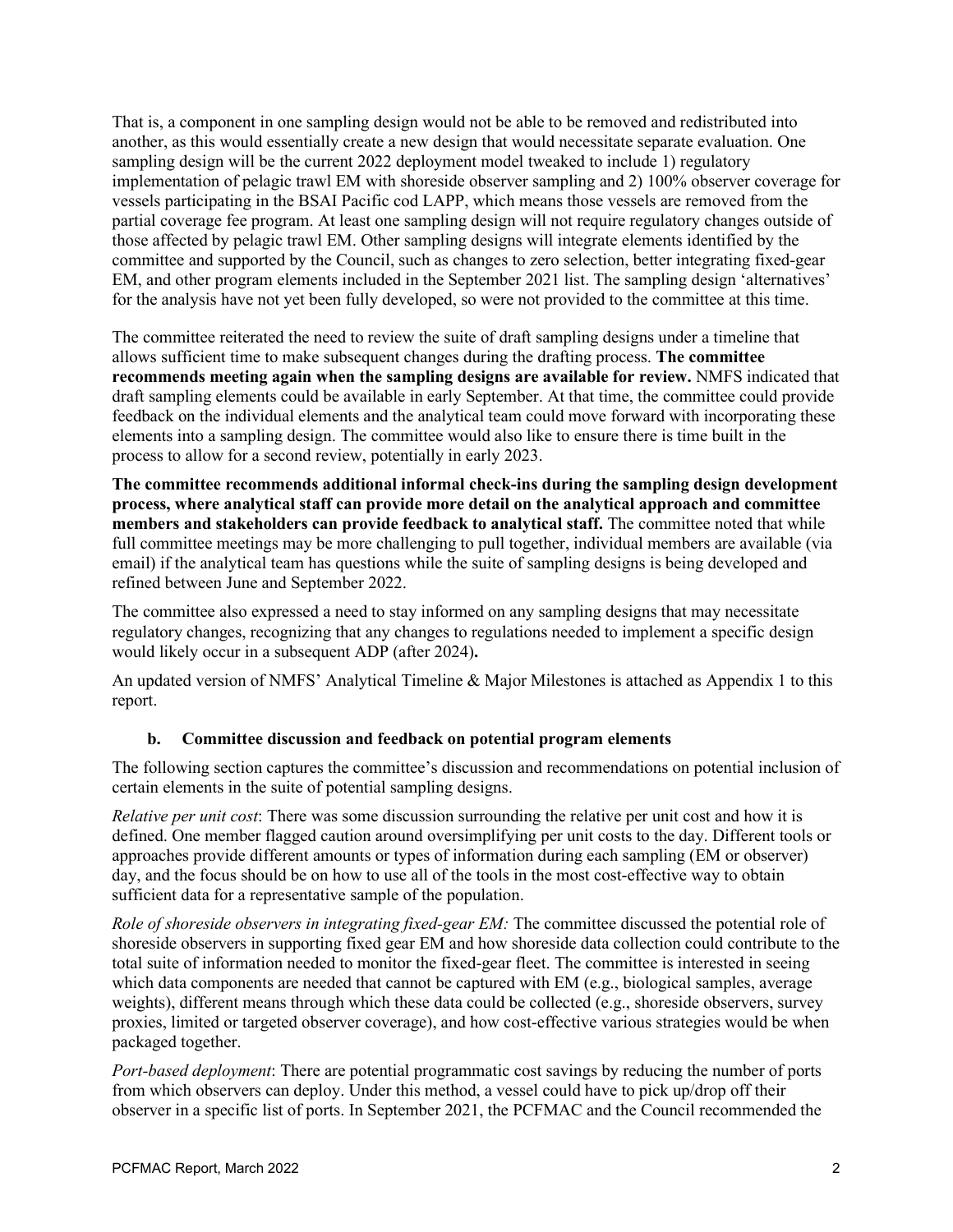integrated analysis evaluate a port-based deployment model. While it is not clear who would be impacted based on which ports would be selected, members noted that those impacted will carry the burden of lost fishing opportunity, extra fuel costs, and reduced safety to have to travel to ports they do not normally travel to. **Given this feedback, the committee does not support continued evaluation of port-based deployment that requires vessels to travel to select ports to pick up an observer.**

*Multi-trip selection*: One committee member highlighted challenges to a multi-trip selection process, whereby a vessel would be selected in ODDS for multiple consecutive trips at a time. In certain fisheries (e.g., IFQ) there are sometimes unanticipated pauses in fishing trips. Therefore, there may be unforeseen impacts of a deployment model in which multiple trips are selected at once. In addition, selection of multiple trips at once could influence vessel operators to have anticipated pauses in fishing, for example deciding to not take a second trip after being selected, creating potential bias in the data.

#### **c. 2021 Annual Report**

NOAA presented the plan for the 2021 annual report, to be reviewed by the FMAC and Council in June. Given previous PCFMAC and Council direction for an abbreviated annual report due to the complications in deployment plans because of Covid-19, staff plan to include Chapters 1, 2, 4, 5 in the report and limit Chapter 3 to Table 3.3, which contains the number of total and sampled vessels and trips for each stratum as well as the percent of coverage and 95% confidence intervals from the prior year. The committee supported this approach, recognizing this also conserves staff time for the Cost Efficiencies Analysis.

## **3. Discussion Paper for Multi-Provider Approach**

Prior to the meeting, committee members received an idea for a proposal to evaluate a multi-provider option for observer provider procurement. The Committee expressed interest in the idea but was reluctant to support the proposal without more specific information and recognized that some form of this idea was evaluated in a Council discussion paper in October 2017. The committee supported interested industry members developing a more detailed proposal on a multiple provider option, and providing that to the Council during staff tasking or a future committee meeting.

NMFS is not currently exploring observer cooperatives, voucher programs, or any type of multi-provider approaches in the cost efficiencies analysis because these approaches are focused on how observers are procured, not the sampling design. NMFS noted that such an approach would not change the sampling design (i.e., how data are collected), rather, the extent of resources (i.e., # sea days, # EM vessels that could be afforded, etc.) within the sampling design would change. Thus far, the agency has not seen evidence that lower day rates would occur as a result of a multi-provider approach. One of the reasons for this is that such an approach would shift administrative overhead onto the FMA division, which currently has no infrastructure or administrative budget to oversee this type of program. Additionally, any Federal observer contract, whether with one provider or several, would continue to require a certain level of guaranteed work, so base rates for multiple providers would be necessary.

The committee indicated its intent that any potential tasking that comes out of this proposal does not preempt work being undertaken on the Cost Efficiencies Analysis. As the committee does not want to divert NMFS/FMA staff resources for a new task away from current priorities, the committee recommended that if a discussion paper was proposed and initiated by the Council, it be developed by Council staff and considered separately from the Cost Efficiencies Analysis/2024 ADP.

## **4. Update on Fixed-Gear EM Project**

Erik Torgerson (Chordata) and Nancy Munro (Saltwater Inc.) provided the committee with a brief update on an ongoing project, *Examining EM Data Quality, Integration, and Cost Trade-offs for Alaska's Fixed Gear Fleet*. This is a collaborative NFWF-funded project between Chordata, Saltwater Inc. and SeaState,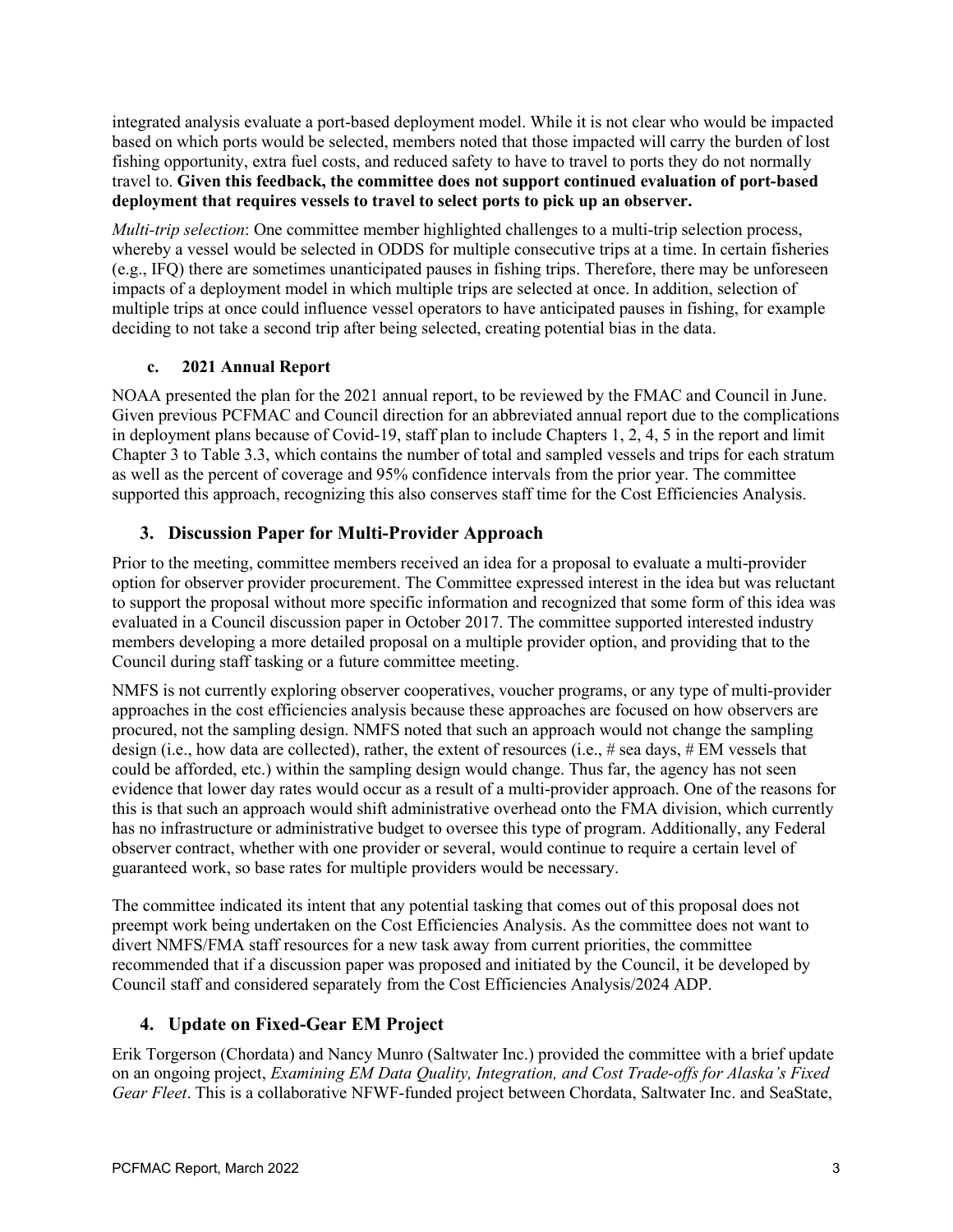examining the integration of EM data with observer data, as well as trade-offs in how EM data are collected and reviewed that affect costs. The abstract is included as Appendix 2 to this report. This project received support from NMFS, industry, and the NPFMC. The finalized report will not make specific recommendations, but rather illustrate areas that may benefit from further study. Some of the issues addressed include:

- whether sampling frequency of longline and pot gear could be reduced while still providing statistically significant data.
- whether video review can be focused on species of concern, or whether the list of species that require sampling can be reduced, as some are not as amenable to identification by EM.
- best practices for catch handling when using EM.
- changes to review protocols in a way that would be compatible with catch handling, in which reviewers can effectively track catch.

The project is finding that for data to be representative, the sampling frequency may need to be increased, not decreased. Erik also emphasized the difficulty of putting a fixed unit cost on EM due to the number of variables involved and the multiple data collection approaches and associated price points (e.g., number of cameras, how often they are on, review process). The project also demonstrated the importance of shortening the feedback loop in data review to address system performance or catch handling issues in a timely manner. Erik also indicated that as management challenges and technology change, it is important to have an adaptable EM program, and highlighted the need for a collaborative process that supports ongoing improvements in terms of data collection and data review.

The committee thanked Erik and Nancy for the update and looks forward to the finalized report in the next few months. The committee encourages the presenters to circulate the report widely to the agency and stakeholders.

The committee asked how some of these findings could be incorporated into next steps for the overall program and the NOAA process for changes to EM data review procedures. NOAA described how changes can be made on an annual basis, resulting from a call for input from agency data users. Typically, no one outside of AFSC has made recommendations on sampling or data review, but requests for changes to data collection may be sent to Jennifer Ferdinand at any time and data to support the request would need to be evaluated. While flexibility exists to alter data review requirements, evaluation and discussion of unanticipated impacts (e.g. - loss of spatial resolution has been a concern for stock assessments) with affected data users would be necessary. **The committee requests a standalone briefing on potential changes to EM data review protocols be provided annually to the FMAC.** The purpose of this briefing would be for the committees to stay informed on changes being considered by FMA and projects related to data review (such as EFPs) that they would be otherwise unaware of.

## **5. Public Comment**

Public input was taken by one stakeholder during the meeting and has been incorporated into the committee's discussion. No written public comments were submitted.

## **6. Future scheduling**

Upcoming observer-related meetings include a Trawl EM Committee meeting on May 31, 2022, and the annual FMAC meeting on June 1, 2022 (virtual or in-person is to be decided). As noted previously, the PCFMAC requests further informal check-ins and engagement with NMFS analytical staff between June and September. The next full meeting of the PCFMAC meeting is likely to be scheduled for early September 2022. The committee plans to provide feedback on the suite of draft sampling elements at that meeting.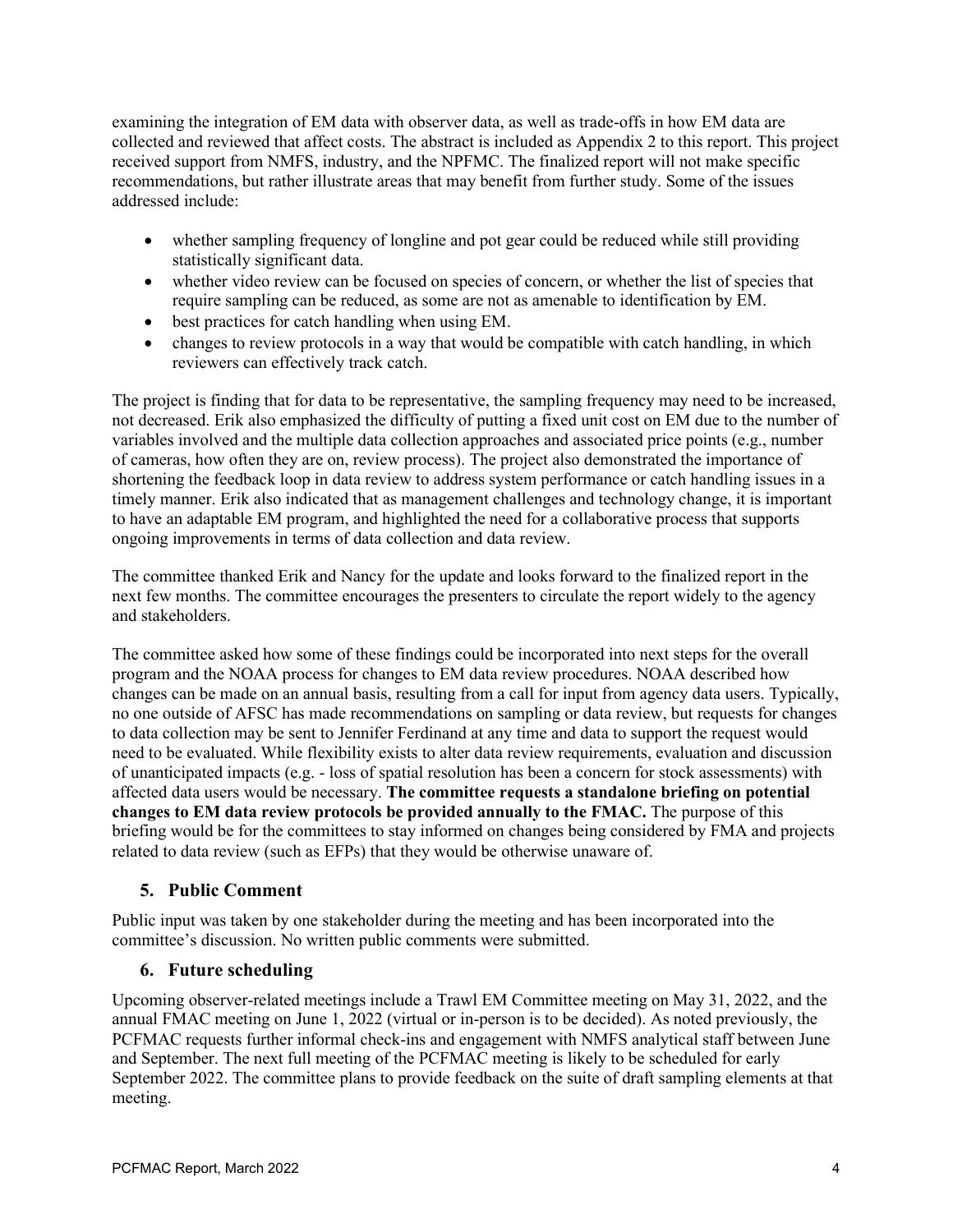

Simon Kinneen, Chair | David Witherell, Executive Director 1007 W. 3rd Avenue, Suite 400, Anchorage, AK 99501 Phone 907-271-2809 | www.npfmc.org

**Appendix 1.** NMFS' Analytical Timeline & Major Milestones

| Project                                       | 2022             |                                    |                                                                                           |                                                 | 2023              |                                                                        |                   |                         | 2024                     |                     |                                   |                         |
|-----------------------------------------------|------------------|------------------------------------|-------------------------------------------------------------------------------------------|-------------------------------------------------|-------------------|------------------------------------------------------------------------|-------------------|-------------------------|--------------------------|---------------------|-----------------------------------|-------------------------|
|                                               | Q <sub>1</sub>   | Q2                                 | Q3                                                                                        | Q <sub>4</sub>                                  | Q <sub>1</sub>    | Q2                                                                     | Q3                | Q4                      | Q <sub>1</sub>           | Q2                  | Q3                                | Q4                      |
|                                               | Jan, Feb,<br>Mar | April, May,<br>June                | July, Aug,<br>Sep                                                                         | Oct, Nov,<br><b>Dec</b>                         | Jan, Feb,<br>Mar  | April, May,<br>June                                                    | July, Aug,<br>Sep | Oct, Nov,<br><b>Dec</b> | Jan, Feb,<br>Mar         | April, May,<br>June | July, Aug,<br>Sep                 | Oct, Nov,<br><b>Dec</b> |
| Integrated<br><b>Analysis</b>                 | <b>PCFMAC</b>    |                                    | PCFMAC -<br>Monitoring<br>component<br>s to include<br>and<br>exclude<br>and<br>rationale |                                                 |                   | PCFMAC -<br>Final set of<br>monitoring<br>designs to<br>be<br>compared |                   | <b>PCFMAC</b>           |                          |                     |                                   |                         |
| <b>Annual</b><br><b>Report/ADP</b>            |                  | FMAC -<br>2021<br>Annual<br>Report |                                                                                           | 2023 ADP                                        |                   | FMAC -<br>Annual<br>Report                                             |                   | 2024 ADP                |                          |                     |                                   |                         |
| <b>Trawl EM</b>                               |                  | Initial<br>Review                  |                                                                                           | Final<br>Action<br><b>Trawl EM</b><br>Committee | Proposed<br>Rule  | Final Rule                                                             |                   |                         | Fishing<br><b>Starts</b> |                     |                                   |                         |
| <b>BSAICV</b><br>P.Cod<br><b>LAPP</b>         |                  | Proposed<br>Rule                   |                                                                                           |                                                 | <b>Final Rule</b> | Pre-implementation (cooperative<br>formation, issue quota, etc.)       |                   |                         | Fishing<br><b>Starts</b> |                     |                                   |                         |
| <b>Partial</b><br>Coverage<br><b>Contract</b> |                  |                                    |                                                                                           | NMFS works on<br>Performance Work<br>Statement  |                   | RFP for<br>new<br>contract                                             |                   |                         |                          |                     | <b>New</b><br>contract<br>awarded |                         |